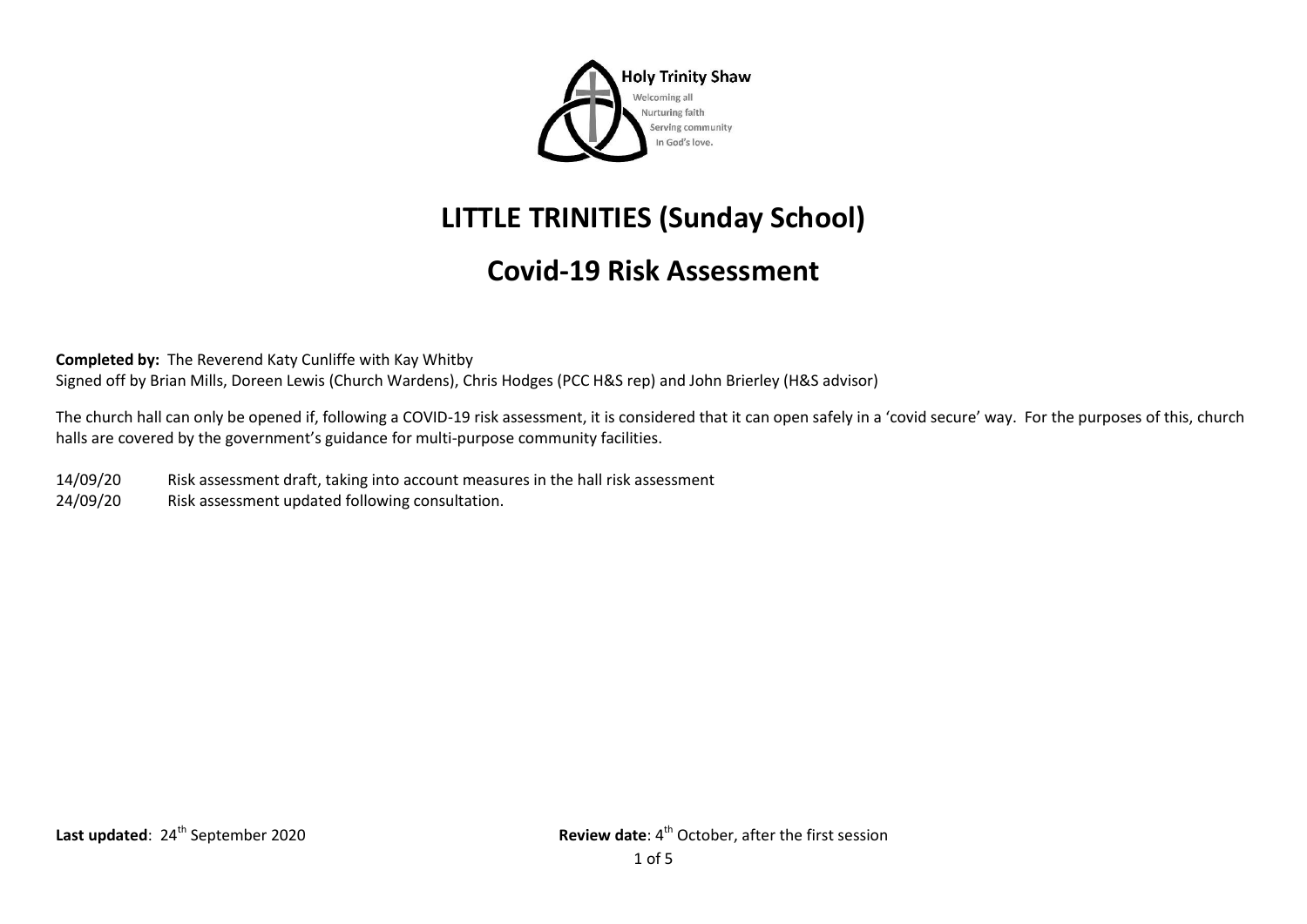| Area or people at risk | <b>Risks</b>                                                                                                                                 | R<br>A<br>G | <b>Controls</b>                                                                                                                                                                                                                               |                                                                       | <b>Action</b><br>by<br>who? | Completed -<br>date & name | $\mathsf{R}$<br>$\mathbf{A}$<br>G |
|------------------------|----------------------------------------------------------------------------------------------------------------------------------------------|-------------|-----------------------------------------------------------------------------------------------------------------------------------------------------------------------------------------------------------------------------------------------|-----------------------------------------------------------------------|-----------------------------|----------------------------|-----------------------------------|
| Arrival - all people   | 2m Physical<br>distancing is not<br>observed as people<br>congregate before<br>entering the premises<br>and on entry.<br>Porch 'pinch point' |             | Clear time to be given for earliest<br>arrivals (10.45 am) so people do not<br>arrive before the tables are out ready<br>for them. Leaders to ensure room is<br>set up and doors are open for that<br>time.<br>One leader to stand outside to | To be communicated to families                                        | KW<br><b>KW</b>             | Ongoing                    |                                   |
|                        | with insufficient room<br>for 2m distancing.<br>Door handles                                                                                 |             | supervise arrivals and guide people<br>through (especially the first few<br>weeks). The other leader to be in the<br>hall, showing people to their tables.                                                                                    |                                                                       |                             |                            |                                   |
|                        |                                                                                                                                              |             | One family in porch at a time to<br>sanitise and straight through to the<br>hall, to their table.                                                                                                                                             | Displayed on posters.<br>Leaders to also advise people on<br>arrival. | KC<br><b>KW</b>             | 14/09/20<br>Ongoing        |                                   |
|                        |                                                                                                                                              |             | Inner and outer doors both to be kept<br>open so there is no need for people to<br>touch the handles.                                                                                                                                         | Door wedges are available for use                                     | <b>KW</b>                   | Ongoing                    |                                   |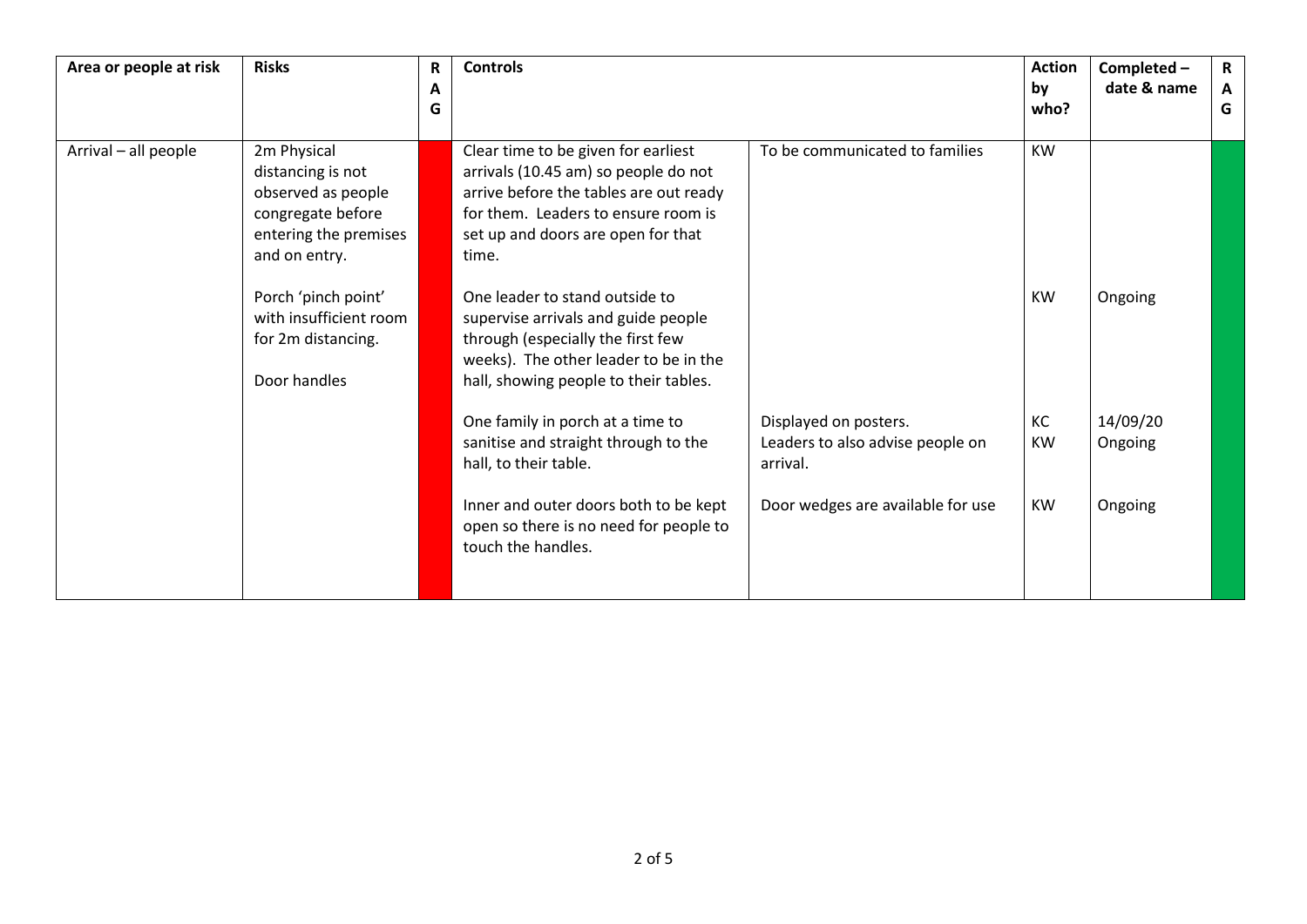| All areas and all people<br>- potential transmission<br>of virus | Other people with<br>the virus | No entry (to families or leaders) who<br>have symptoms or who have been told<br>to isolate.                                                                                                                                                                                                                                                                                | Posters displayed on outdoor doors.<br>Families to be notified and reminded<br>regularly.                                                                                                                                                                                                                                                                                                                                  | KC<br><b>KW</b> | 14/09/20 |
|------------------------------------------------------------------|--------------------------------|----------------------------------------------------------------------------------------------------------------------------------------------------------------------------------------------------------------------------------------------------------------------------------------------------------------------------------------------------------------------------|----------------------------------------------------------------------------------------------------------------------------------------------------------------------------------------------------------------------------------------------------------------------------------------------------------------------------------------------------------------------------------------------------------------------------|-----------------|----------|
|                                                                  |                                | 2m distancing to be observed<br>Face coverings to be worn by all those<br>aged 11+ unless exempt. Leaders may<br>remove them when speaking / leading<br>but must wear at all other times.<br>2m distancing to be observed at all<br>times.<br>A record of attendees, and their contact<br>details, will be kept for 21 days for the<br>purposes of test and trace. QR code | Tables to be set up in advance,<br>maintaining 2 m distancing between<br>them. One household / bubble at<br>each table. This means the<br>maximum number of families that<br>can attend each week is 6. Places<br>will need to be booked with KW on a<br>week to week basis.<br>An adult must attend with each<br>household / bubble. They are<br>responsible for supervising their own<br>children. Leaders will lead the | <b>KW</b>       | Ongoing  |
|                                                                  |                                | posters for use with the app are also<br>available.                                                                                                                                                                                                                                                                                                                        | session but, unless an emergency,<br>will maintain a 2m distance. To be<br>communicated to families.                                                                                                                                                                                                                                                                                                                       | KW              | Ongoing  |
|                                                                  | Frequently touched<br>surfaces | Door handles, light switches, window<br>catches, tables, chairs, toilet and any<br>other regularly touched services are to<br>be cleaned at the start and end of each<br>session, before families arrive and after<br>they have left.                                                                                                                                      | Cleaning equipment and PPE is in the $ $ KW<br>cupboard in the main hall.<br>Fabric chairs will not be used.                                                                                                                                                                                                                                                                                                               |                 | Ongoing  |
|                                                                  | Poor ventilation               | Windows to be kept open during the<br>session.                                                                                                                                                                                                                                                                                                                             |                                                                                                                                                                                                                                                                                                                                                                                                                            | <b>KW</b>       | Ongoing  |
|                                                                  |                                | If at all possible, taking into account the<br>weather and the children attending on a<br>particular day, the main doors and / or<br>the fire exit doors should also be kept<br>open during the activity to allow good<br>ventilation.                                                                                                                                     |                                                                                                                                                                                                                                                                                                                                                                                                                            | <b>KW</b>       | Ongoing  |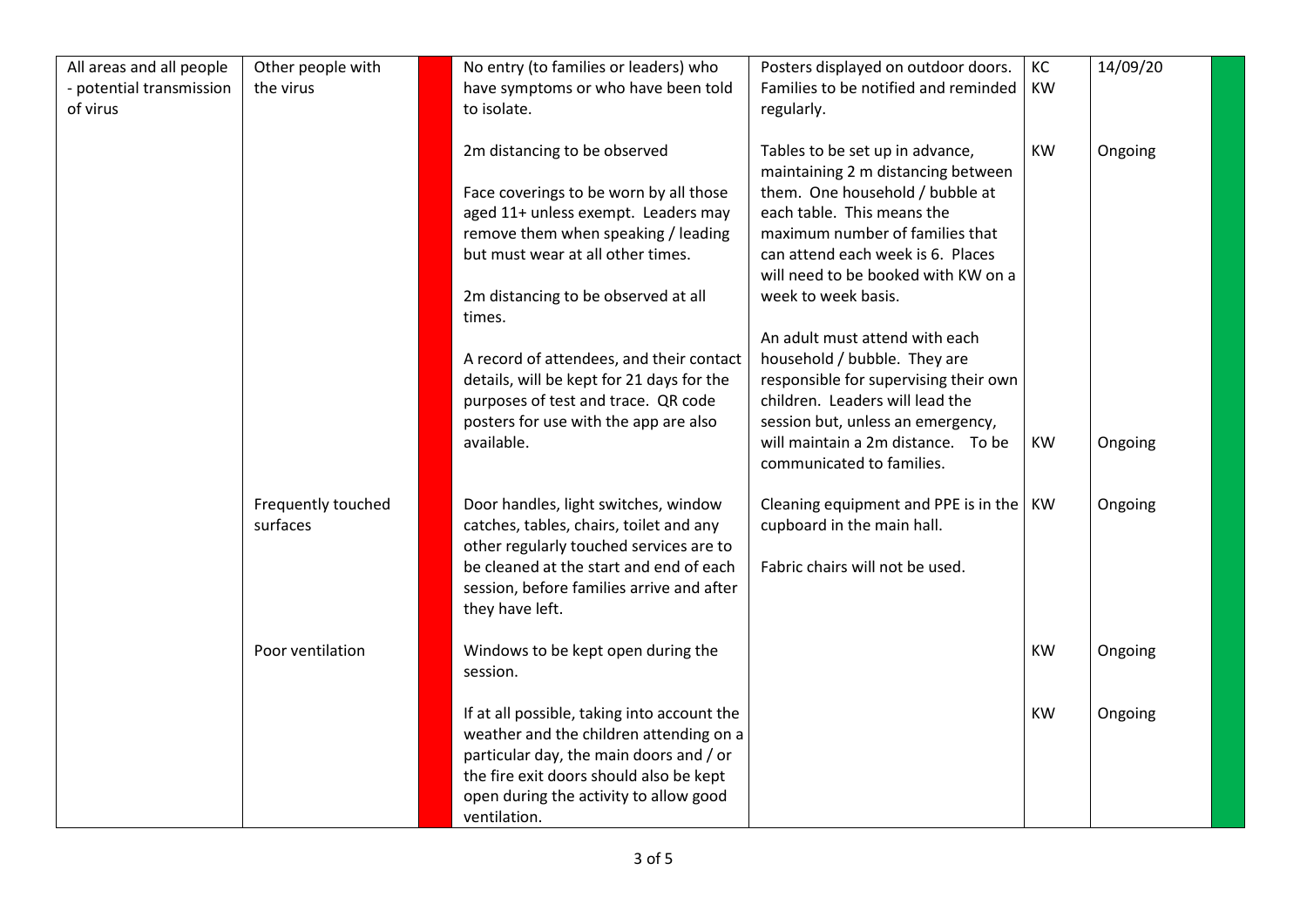|         | Sharing of resources                      | Each table (and therefore household /<br>bubble) will have their own set of<br>resources for the session. These will be<br>prepared each Wednesday and then<br>quarantined for 72 hours prior to the<br>Sunday. After the Sunday, they will be<br>quarantined until the Wednesday, when<br>they are prepared for the next session.<br>If, for some reason, it is not possible to<br>quarantine them for 72 hours, they will<br>be cleaned.<br>Access to the committee room is not<br>possible on a regular basis. Any | The whole session will be run with<br>people at their tables. Activities will<br>be suitable for taking place in this<br>way. | <b>KW</b><br><b>KW</b> | Ongoing<br>Ongoing |  |
|---------|-------------------------------------------|-----------------------------------------------------------------------------------------------------------------------------------------------------------------------------------------------------------------------------------------------------------------------------------------------------------------------------------------------------------------------------------------------------------------------------------------------------------------------------------------------------------------------|-------------------------------------------------------------------------------------------------------------------------------|------------------------|--------------------|--|
|         |                                           | resources needed regularly must be<br>brought and removed each week.<br>Occasional access can be given to one<br>person.                                                                                                                                                                                                                                                                                                                                                                                              |                                                                                                                               |                        |                    |  |
| Kitchen | Sharing and serving of<br>food and drink  | There will be no food or drink served at<br>Little Trinities.                                                                                                                                                                                                                                                                                                                                                                                                                                                         |                                                                                                                               | <b>KW</b>              | Ongoing            |  |
|         | Small area makes<br>distancing impossible | The kitchen will not be used at all unless<br>in an emergency, when one nominated<br>person will access.                                                                                                                                                                                                                                                                                                                                                                                                              |                                                                                                                               |                        |                    |  |